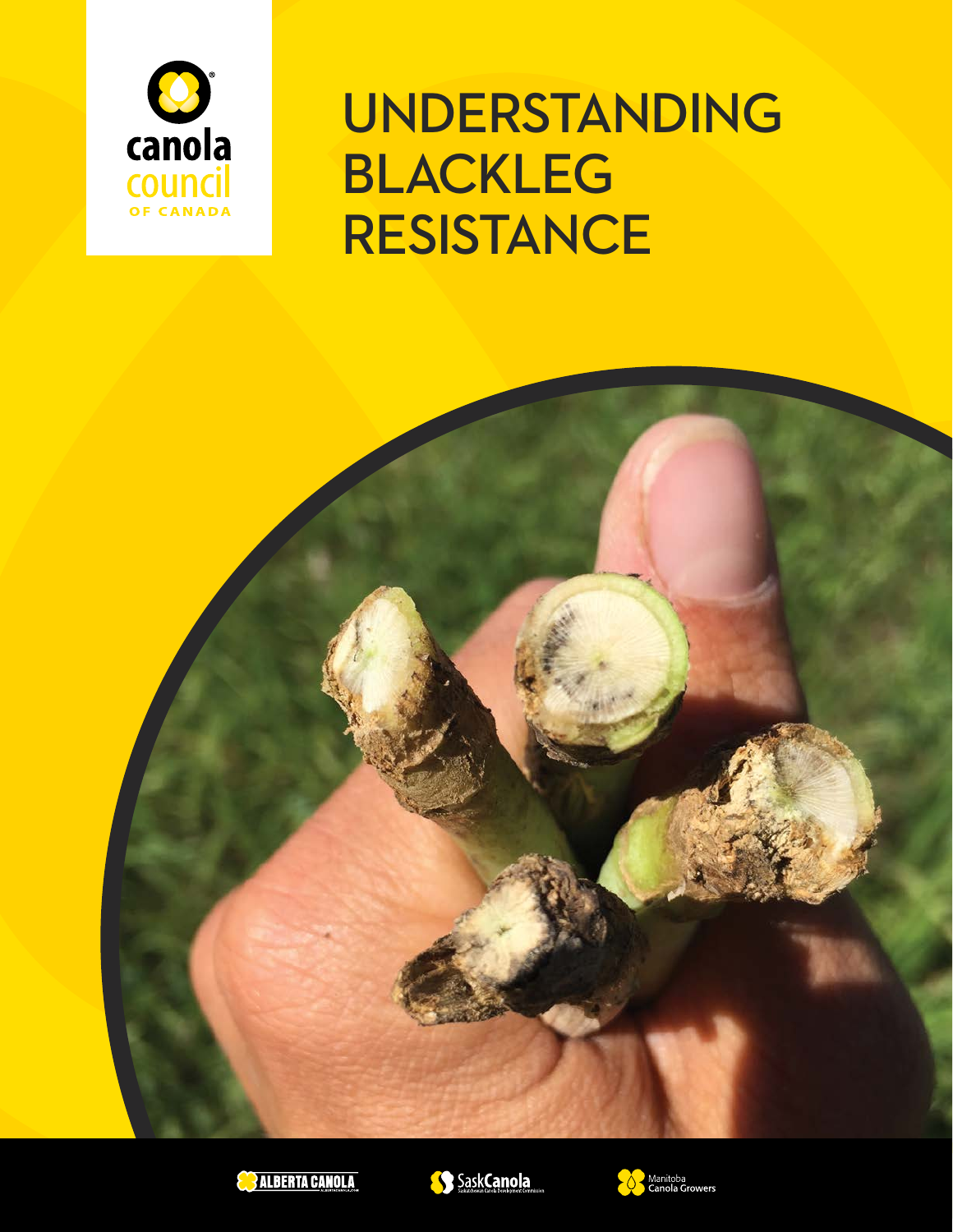## BLACKLEG RESISTANCE AND **CLASSIFICATION**

Blackleg resistant canola varieties have been a key tool to help manage this disease since their introduction in the early 1990s. However, blackleg pathogens continue to evolve and, in some areas, are overcoming the effectiveness of current blackleg resistance genes.

New resistance genes and two-part labels will help growers identify which resistance groups may be best suited for the current pathogen population in each of their fields - improving the ability to manage blackleg and increasing the longevity of blackleg resistance.

Blackleg resistance is a valuable resource that must be used judiciously in an integrated management approach, which includes practicing a diverse crop rotation with at least two years between canola crops, effectively managing weeds, and proper scouting/identification of canola diseases.

### WHAT SHOULD YOU DO?

For proper management, an integrated management approach **MUST** be incorporated.

**To prevent or manage canola fields severely infected by blackleg (resulting in yield loss), the following management practices should be strongly considered:**





Manage Brassica weeds and volunteer canola, which can host the pathogen

# WHAT TO LOOK FOR?

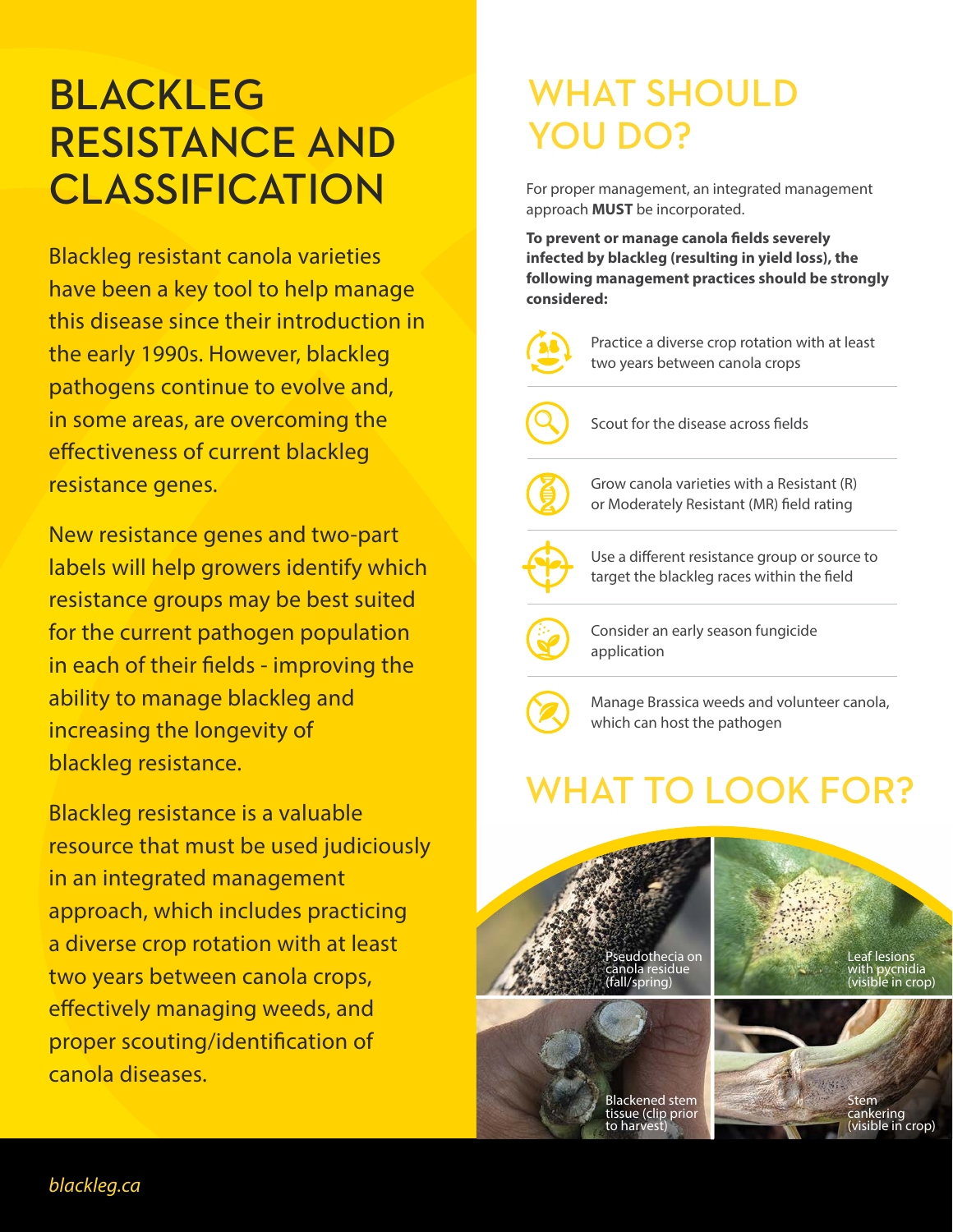# BLACKLEG RESISTANCE CLASSIFICATION



#### **FIELD RESISTANCE RATING**

Individual canola breeding companies substantiate their blackleg resistance claims to the Canadian Food Inspection Agency through standard testing procedures outlined by the Western Canada Canola/ Rapeseed Recommending Committee guidelines to obtain blackleg resistance field ratings.

Varieties are compared to the susceptible check variety (Westar) for blackleg infection and are assigned ratings as follows:

| <b>FIELD RESISTANCE RATING</b>     | % DISEASE SEVERITY<br><b>OF WESTAR</b> |
|------------------------------------|----------------------------------------|
| <b>R</b> (Resistant)               | $0-29.9$                               |
| <b>MR</b> (Moderately Resistant)   | 30-49.9                                |
| <b>MS</b> (Moderately Susceptible) | 50-69.9                                |
| <b>S</b> (Susceptible)             | 70-100                                 |

#### **MAJOR GENE RESISTANCE IDENTIFICATION**

Major gene resistance labels are also being introduced for more detailed blackleg resistance identification. These labels are voluntary for seed developers to apply to their varieties. Major gene resistance has been categorized into alphabetized groups based on their interactions with the pathogen and other major genes. Ten resistance groups have been created to provide growers with additional information when deciding on their next variety to use while managing severe blackleg fields.

| <b>RESISTANCE</b><br><b>GROUP</b> | <b>MAJOR</b><br><b>RESISTANCE</b><br>GENE* |
|-----------------------------------|--------------------------------------------|
| Α                                 | Rlm1 or LepR3                              |
| B                                 | $R$ m <sub>2</sub>                         |
| C                                 | RIm3                                       |
| D                                 | LepR1                                      |
| E,                                | Rlm4                                       |
| E <sub>2</sub>                    | R <sub>lm</sub> 7                          |
| F                                 | Rlm9                                       |
| G                                 | <b>RImS</b>                                |
| н                                 | LepR2                                      |
| X                                 | unknown                                    |

**S** (Susceptible) 70-100 \* Major resistance gene groups are subject to change.

#### **EXAMPLE OF A BLACKLEG RESISTANCE TWO-PART LABEL**



Field Resistance Label **Major General Major Gene Resistance Label** 

### FORMS OF BLACKLEG RESISTANCE WITHIN VARIETIES

There are two main forms of blackleg resistance found within Canadian canola varieties:

- **Major Gene Resistance:** the major resistance gene, in the plant, needs to match with specific genes in the race of *Leptosphaeria maculans* for the defense response in the plant to be induced. It is a less stable form of resistance if there are many races, but it allows for complete blackleg control when matched with a specific *L. maculans* race.
- **• Minor Gene (Quantitative) Resistance:** the resistance genes in the plant help to reduce the severity of infection of all *L. maculans* races within the field by slowing the pathogen as it moves into or down the plant stem. It is a stable form of resistance but does not provide complete blackleg control.

Due to the complexity of minor gene resistance there is no simple way to measure it (at this time), but its performance is captured within the field resistance rating. Major genes are readily identified within a variety and can be communicated using the major gene resistance label.